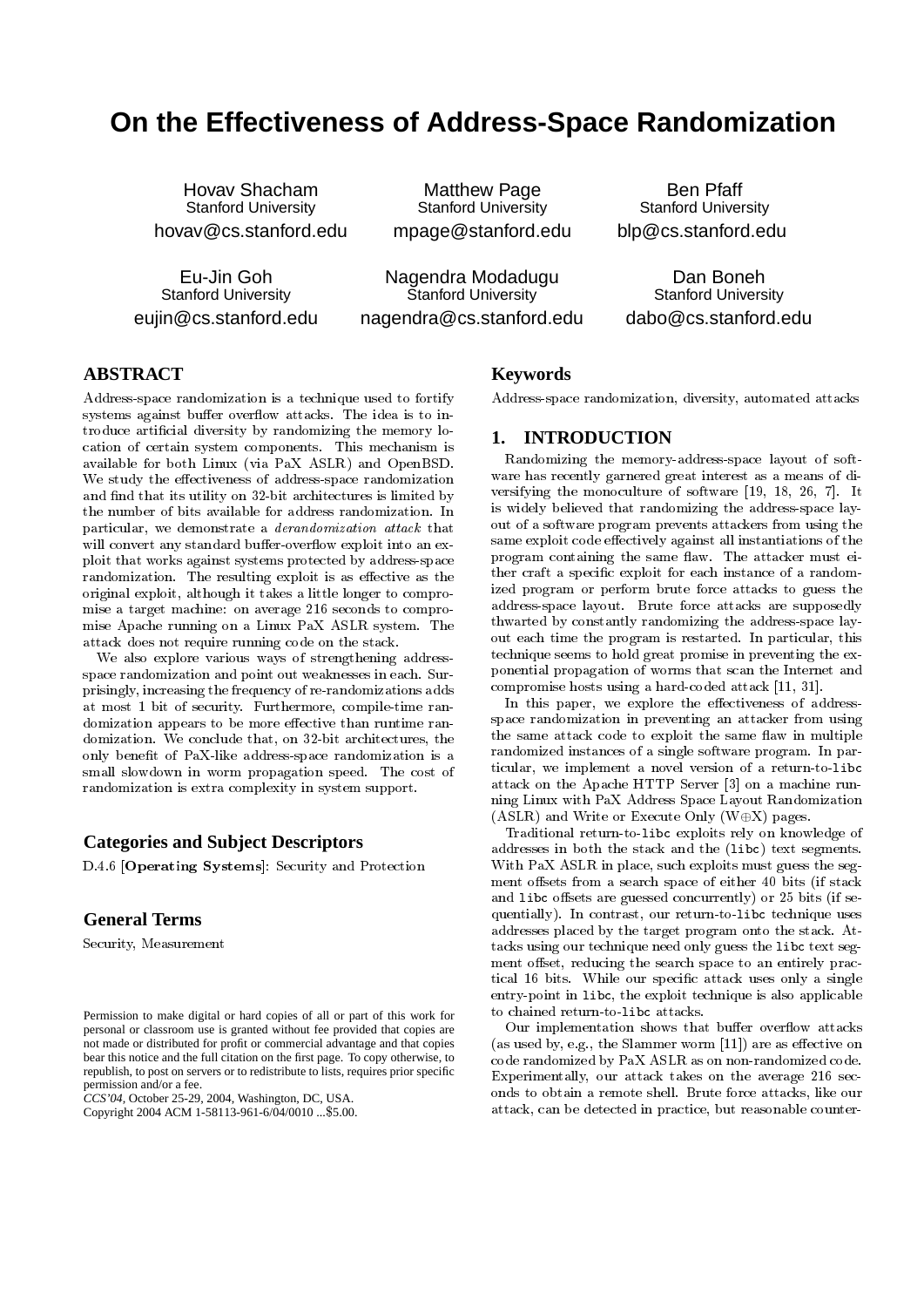measures are difficult to design. Taking vulnerable machines offline results in a denial of service attack, and leaving them online while a fix is sought allows the vulnerability to be exploited. The problem of detecting and managing a brute force attack is especially exacerbated by the speed of our attack. While PaX ASLR appears to provide a slowdown in attack propagation, work done by Staniford et al. [31] suggests that this slowdown may be inadequate for inhibiting worm propagation.

Although our discussion is specic to PaX ASLR, the attack is generic and applies to other address-space randomization systems such as that in OpenBSD. The attack also applies to any software program accessible locally or through a network connection. Our attack demonstrates what we call a derandomization attack; derandomization converts any standard buffer-overflow exploit into an exploit that works against systems protected by address-space randomization. The resulting exploit is as effective as the original, but slower. On the other hand, the slowdown is not sufficient to prevent its being used in worms or in a targeted attack.

In the second part of the paper, we explore and analyze the effectiveness of more powerful randomization techniques such as increasing the frequency of re-randomization and also finer grained randomizations. We show that subsequent re-randomizations (regardless of frequency) after the initial address-space randomization improve security against a brute force attack by at most a factor of 2. This result suggests that it would be far more beneficial to focus on increasing the entropy in the address-space layout. Furthermore, this result shows that our brute force attacks are still feasible against network servers that are restarted with different randomization upon crashing (unlike Apache). We also analyze the effectiveness of crash detectors in mitigating such attacks.

Our analysis suggests that runtime address-space randomization is far less effective on 32-bit architectures than commonly believed. Compile-time address-space randomization can be more effective than runtime randomization because the address space can be randomized at a much finer granularity at compile-time than runtime (e.g., by reordering functions within libraries). We note that buffer overflow mitigation techniques can prevent some attacks, including the one we present in this paper. However, overflow mitigation by itself without any address-space randomization also defeats many of these attacks. Thus, the security provided by overflow mitigation is largely orthogonal to address-space randomization.

We speculate that the most promising solution appears to be upgrading to a 64-bit architecture. Randomization comes at a cost: in both 32 and 64 bit architectures, randomized executables are more difficult to debug and support.

# **1.1 Related Work**

Exploits. Buffer overflow exploits started with simple stack smashing techniques where the return address of the current stack frame is overwritten to point to injected code [1]. After the easy stack smashing vulnerabilities were discovered and exploited, a flurry of new attacks emerged that exploited overflows in the heap [20], format string errors [28], integer over
ows [35], and double-free() errors [2].

*Countermeasures.* Several techniques were developed to counter stack smashing  $-$  StackGuard by Cowan et al. [14] detects stack smashing attacks by placing canary values next to the return address. StackShield by Vendicator [32] makes a second copy of the return address to check against before using it. These techniques are effective for reducing the number of exploitable buffer overflows but does not completely remove the threat. For example, Bulba and Kil3r [8] show how to bypass these buffer overflow defenses.

ProPolice by Etoh [16] extends the ideas behind Stack-Guard by reordering local variables and function arguments, and placing canaries in the stack. ProPolice also copies function pointers to an area preceding local variable buffers. ProPolice is packaged with the latest versions of OpenBSD. PointGuard by Cowan et al. [13] prevents pointer corruption by encrypting them while in memory and only decrypting values before dereferencing.

*WX Pages and Return-to-libc.* The techniques described so far aim to stop attackers from seizing control of program execution. A orthogonal technique called  $W \oplus X$  nullifies attacks that inject and execute code in a process's address space. W $\oplus X$  is based on the observation that most of the exploits so far inject malicious code into a process's address space and then circumvent program control to execute the injected code. Under  $W \oplus X$ , pages in the heap, stack, and other memory segments are marked either writable (W) or executable (X), but not both. StackPatch by Solar Designer [29] is a Linux kernel patch that makes the stack non-executable. The latest versions of Linux (through the PaX project [26]) and of OpenBSD contain implementations of  $W \oplus X$ . Our sample attack works on a system running PaX with  $W\oplus X$ .

With  $W\oplus X$  memory pages, attackers cannot inject and execute code of their own choosing. Instead, they must use existing executable code - either the program's own code or code in libraries loaded by the program. For example, an attacker can overwrite the stack above the return address of the current frame and then change the return address to point to a function he wishes to call. When the function in the current frame returns, program control flow is redirected to the attacker's chosen function and the overwritten portions of the stack are treated as arguments.

Traditionally, attackers have chosen to call functions in the standard C-language library, libc, which is an attractive target because it is loaded into every Unix program and encapsulates the system-call API by which programs access such kernel services as forking child processes and communicating over network sockets. This class of attacks, originally suggested by Solar Designer [30], is therefore known as "return-to-libc."

Implementations of  $W\oplus X$  on CPUs whose memory-management units lack a per-page execute bit-for example, current x86 chips—incur a significant performance penalty.

Another defense against malicious code injection is randomized instruction sets [6, 21]. On the other hand, randomized instruction sets are ineffective against return-tolibc attacks for the same reasons as those given above for  $W \oplus X$  pages.

Address-Space Randomization. Observe that a "returnto-libc" attack needs to know the virtual addresses of the libc functions to be written into a function pointer or return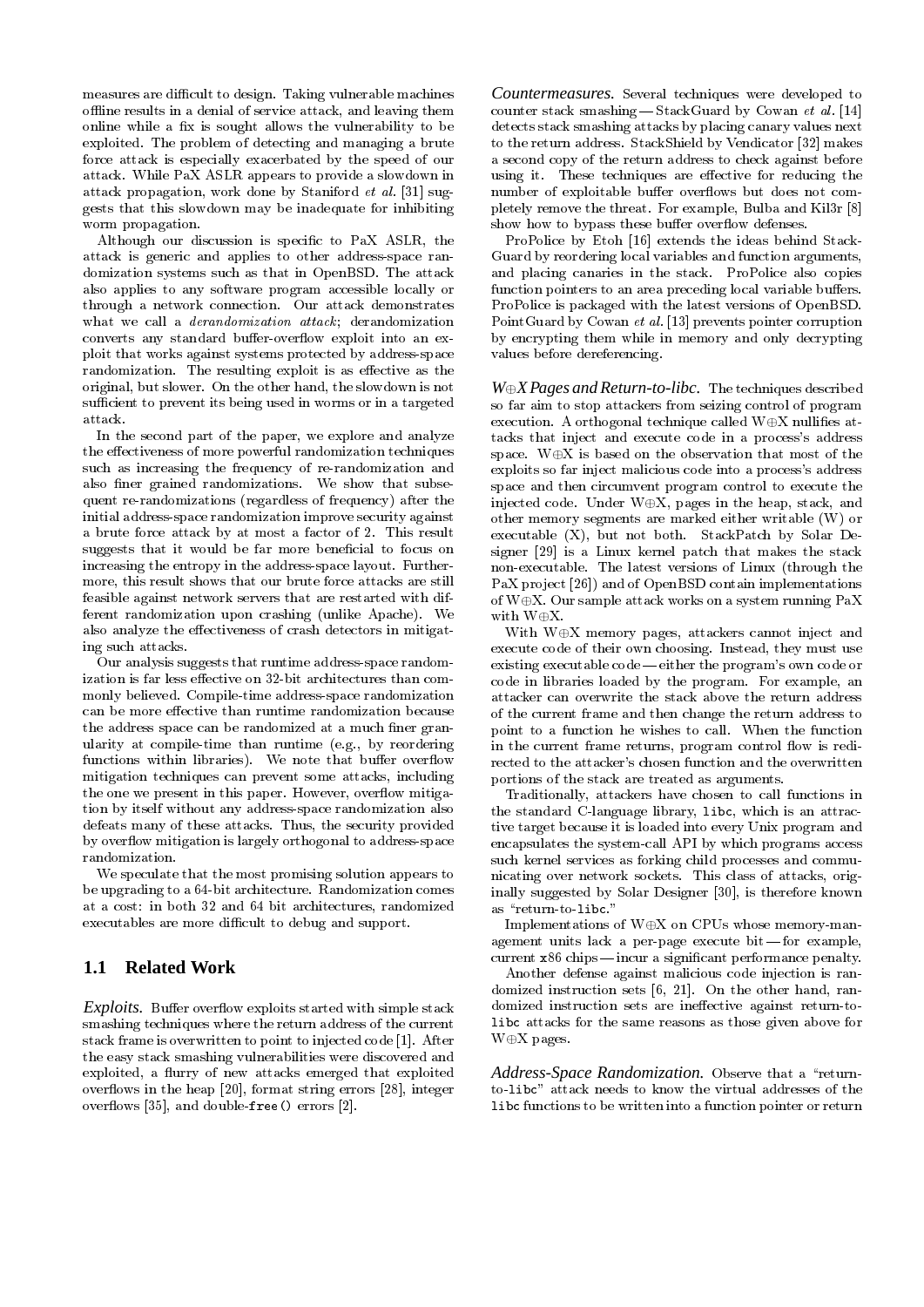address. If the base address of the memory segment containing libc is randomized, then the success rate of such an attack signicantly decreases. This idea is implemented in PaX as ASLR [27]. PaX ASLR randomizes the base address of the stack, heap, code, and mmap()ed segments of ELF executables and dynamic libraries at load and link time. We implemented our attack against a PaX hardened system and will give a more detailed description of PaX in Sect. 2.1.

Previous projects have employed address randomization as a security mechanism. Yarvin et al. [34] develop a lowoverhead RPC mechanism by placing buffers and executablebut-unreadable stubs at random locations in the address space, treating the addresses of these buffers and stubs as capabilities. Their analysis shows that a 32-bit address space is insufficient to keep processes from guessing such capability addresses, but that a 64-bit address space is, assuming a time penalty is assessed on bad guesses.

Bhatkar *et al.* [7] define and discuss address obfuscation. Their implementation randomizes the base address of the stack, heap, and code segments and adds random padding to stack frame and malloc() function calls. They implemented a binary tool that rewrites executables and object files to randomize addresses. Randomizing addresses at link and compilation time fixes the randomizations when the system is built. This approach has the shortcoming of giving an attacker a fixed address-space layout that she can probe repeatedly to garner information. Their solution to this problem is periodically to "re-obfuscate" executables and libraries—that is, periodically relink and recompile executables and libraries. As pointed out in their paper, this solution interferes with host based intrusion detection systems based on files' integrity checksums. Our brute force attack works just as well on the published version of this system because their published implementation only randomizes the base address of libraries a la PaX.

Xu et al. [33] designed a runtime randomization system that does not require kernel changes, but is otherwise similar to PaX. The primary difference between their system and PaX is that their system randomizes the location of the Global Offset Table (GOT) and patches the Procedural Linkage Table (PLT) accordingly. Our attack also works against their system because: (1) their system uses 13 bits of randomness (3 bits less than PaX), and (2) our attack does not need to determine the location of the GOT.

## **2. BREAKING PAX ASLR**

We briefly review the design of PaX and Apache before describing our attack and experimental results.

## **2.1 PaX ASLR Design**

PaX applies ASLR to ELF binaries and dynamic libraries. For the purposes of ASLR, a process's user address space consists of three areas, called the executable, mapped, and stack areas. The executable area contains the program's executable code, initialized data, and uninitialized data; the mapped area contains the heap, dynamic libraries, thread stacks, and shared memory; and the stack area is the main user stack.

ASLR randomizes these three areas separately, adding to the base address of each one an offset variable randomly chosen when the process is created. For the Intel x86 architecture, PaX ASLR provides 16, 16, and 24 bits of randomness, respectively, in these memory areas. In particular, the mapped data offset, called delta mmap, is limited to 16 bits of randomness because (1) altering bits 28 through 31 would limit the mmap() system call's ability to handle large memory mappings, and (2) altering bits 0 through 11 would cause memory mapped pages not to be aligned on page boundaries.

Our attack takes advantage of two characteristics of the PaX ASLR system. First, because PaX ASLR randomizes only the base addresses of the three memory areas, once any of the three delta variables is leaked, an attacker can x the addresses of any memory location within the area controlled by the variable. In particular, we are interested in the delta mmap variable that determines the randomized offset of segments allocated by  $mmap()$ . As noted above, delta mmap only contains 16 bits of randomness. Because our return-to-libc technique does not need to guess any stack addresses (unlike traditional return-to-libc attacks), our attack only needs to brute force the small amount of entropy in delta mmap. Our attack only requires a linear search of the randomized address space. That is, our exploit requires  $2^{16} = 65,536$  probes at worst and 32,768 probes on the average, which is a relatively small number.

Second, in PaX each offset variable is fixed throughout a process's lifetime, including any processes that fork() from a parent process. Many network daemons, specically the Apache web server, fork child processes to handle incoming connections, so that determining the layout of any one of these related processes reveals that layout for all of them. Although this behavior on fork() is not a prerequisite for our attack, we show in Sect. 3.2 that it halves the expected time to success.

## **2.2 Return-to-libc Attack**

We give a high level overview of the attack before describing its implementation in greater detail and giving experimental data. We emphasize that although our discussion is specific to PaX ASLR, the attack applies to other addressspace randomization systems such as that in OpenBSD.

#### *2.2.1 Overview*

We implemented our attack on the Apache web server running on Linux with PaX ASLR and  $W \oplus X$  pages. The current version of the Apache server (1.3.29) has no known overflows, so we replicated a buffer overflow similar to one discovered in the Oracle 9 PL/SQL Apache module [10, 22]. This Oracle hole can be exploited using a classic buffer overflow attack — an attacker injects her own code by supplying an arbitrarily long request to the web server that over flows an internal buffer. Nevertheless, this attack fails in an Apache server protected by PaX W $\oplus$ X. Instead, we exploit this hole using the return-to-libc technique discussed in Sect. 1.1.

Our return-to-libc technique is non-standard. Chained return-to-libc attacks generally rely on prior knowledge of stack addresses. PaX randomizes 24 bits of stack base addresses (on x86), making these attacks infeasible. However, PaX does not randomize the stack layout, which allows us to locate a pointer to attacker supplied data on the stack. Moreover, a randomized layout would provide no protection against access to data in the top stack frame, and little protection against access to data in adjacent frames.

Our attack against Apache occurs in two steps. We first determine the value of delta mmap using a brute force at-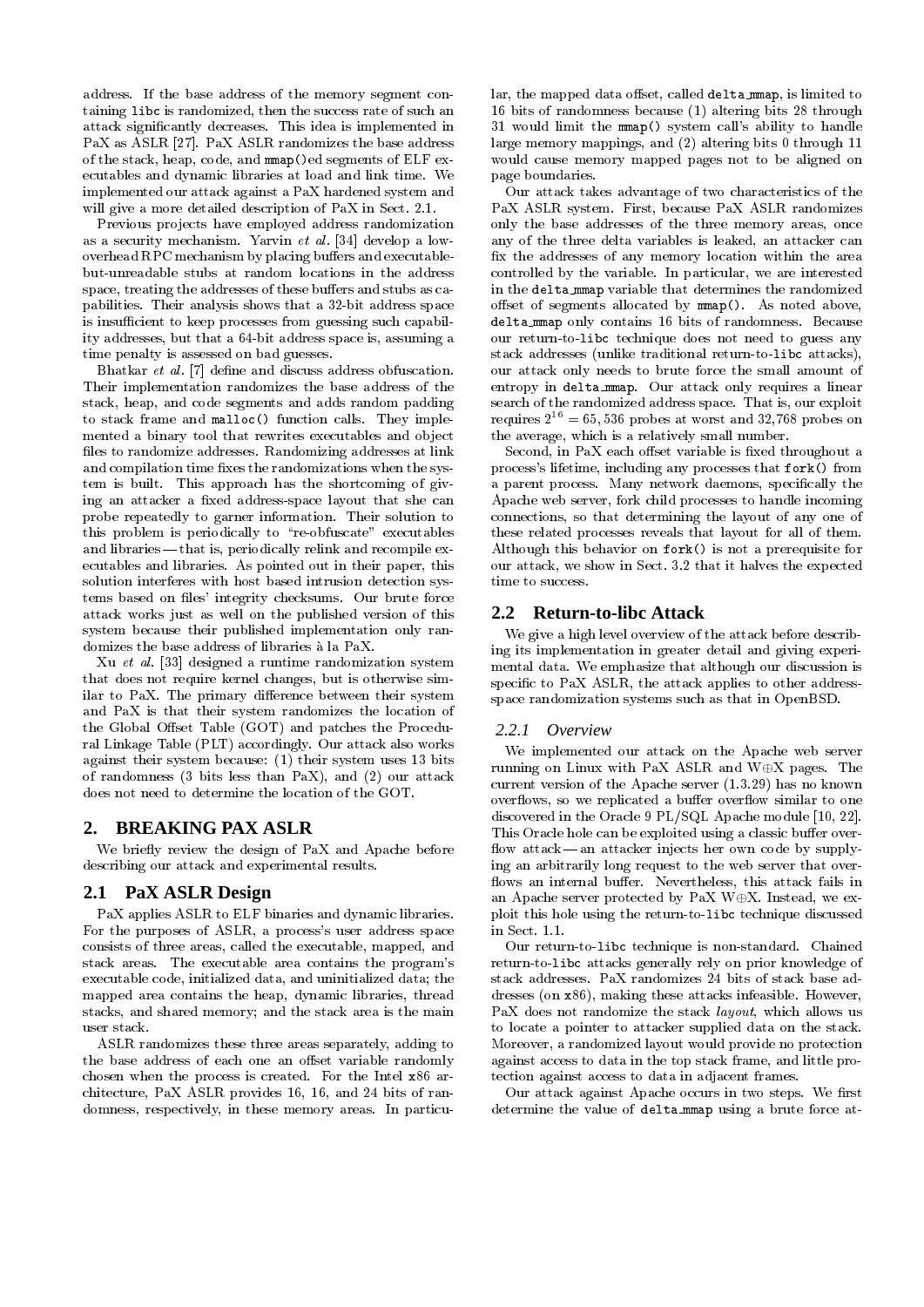| top of stack (higher addresses)   |  |  |  |
|-----------------------------------|--|--|--|
|                                   |  |  |  |
| ap_getline() arguments            |  |  |  |
| saved EIP                         |  |  |  |
| saved EBP                         |  |  |  |
| 64 byte buffer                    |  |  |  |
|                                   |  |  |  |
| bottom of stack (lower addresses) |  |  |  |

Figure 1: Apache child process stack before probe

tack that pinpoints an address in libc. Once the delta mmap value is obtained, we mount a return-to-libc attack to obtain a shell.

First, the attack repeatedly overflows the stack buffer exposed by the Oracle hole with guesses for the address of the libc function usleep() in an attempt to return into the usleep() function. An unsuccessful guess causes the Apache child process to crash, and the parent process to fork a new child in its place, with the same randomization deltas. A successful exploit causes the connection to hang for 16 seconds and gives enough information for us to deduce the value of delta mmap. Upon obtaining delta mmap, we now know the location of all functions in libc, including the system() function.<sup>1</sup> With this information, we can now mount a return-to-libc attack on the same buffer exposed by the Oracle hole to invoke the system() function.

Our attack searches for usleep() first only for convenience; it could instead search directly for system() and check periodically whether it has obtained a shell. Our attack can therefore be mounted even if libc entry points are independently randomized, a possibility we consider in Sect. 3.3.2.

#### *2.2.2 Implementation*

We first describe the memory hole in the Oracle 9 PL/SQL Apache module.

*Oracle Buffer Overflow.* We create a buffer overflow in Apache similar to one found in Oracle 9 [10, 22]. Specifically, we add the following lines to the function ap getline() in http protocol.c:

char buf[64]; . . . strcpy(buf,s); /\* Overflow buffer \*/

Although the buffer overflow in the Oracle exploit is 1000 bytes long, we use a shorter buffer for the sake of brevity. In fact, a longer buffer works to the attacker's advantage because it gives more room to supply shell commands.

*Precomputing* libc *Addresses.* In order to build the exploit, we must first determine the offsets of the functions system(), usleep(), and a ret instruction in the libc library. The offsets are easily obtained using the system objdump tool. With these offsets, once the exploit determines the address of usleep(), we can deduce the value

| top of stack (higher addresses)     |  |  |  |
|-------------------------------------|--|--|--|
|                                     |  |  |  |
|                                     |  |  |  |
| 0x01010101                          |  |  |  |
| $0x$ DFADBFFF                       |  |  |  |
| guessed address of usleep()         |  |  |  |
| OxDEADBEEF                          |  |  |  |
| 64 byte buffer, now filled with A's |  |  |  |
|                                     |  |  |  |
|                                     |  |  |  |
| bottom of stack (lower addresses)   |  |  |  |

Figure 2: Stack after one probe

of delta mmap followed by the correct virtual addresses of system() and ret, with the simple sum

 $address = 0x40000000 + offset + delta_mmap.$ 

(Here 0x40000000 is the standard base address for memory obtained with mmap() under Linux.)

*Exploit Step 1.* As mentioned in the overview, the first step is to determine the value of delta mmap. We do this by repeatedly overflowing the stack buffer exposed by the Oracle hole with guesses for usleep()'s address in an attempt to return into the usleep() function in libc. More specifically, the brute force attack works as follows:

- 1. Iterate over all possible values for delta mmap starting from 0 and ending at 65535.
- 2. For each value of delta mmap, compute the guess for the randomized virtual address of usleep() from its offset.
- 3. Create the attack buffer (described later) and send it to the Apache web server.
- 4. If the connection closes immediately, continue with the next value of delta mmap. If the connection hangs for 16 seconds, then the current guess for delta mmap is correct.

The contents of the attack buffer sent to Apache are best described by illustrations of the Apache child process's stack before and after overflowing the buffer with the current guess for usleep()'s address. Figure 1 shows the Apache child process's stack before the attack is mounted and Figure 2 shows the same stack after one guess for the address of usleep().

The saved return address of ap\_getline() (saved EIP) is overwritten with the guessed address of the usleep() function in the libc library, the saved EBP pointer is overwritten with usleep()'s return address 0xDEADBEEF, and 0x01010101 (decimal 16,843,009) is the argument passed to usleep() (the sleep time in microseconds). Any shorter time interval results in null bytes being included in the attack buffer.<sup>2</sup> Note that the method for placing null bytes onto the stack by Nergal [24] is infeasible because stack addresses are strongly randomized. Finally, when ap getline() returns, control passes to the guessed address of usleep(). If the

<sup>&</sup>lt;sup>1</sup>The system() function executes user-supplied commands via the standard shell (usually /bin/sh).

 $2$ Null bytes act as C string terminators, causing strcpy() (our attack vector) to terminate before overflowing the entire buffer.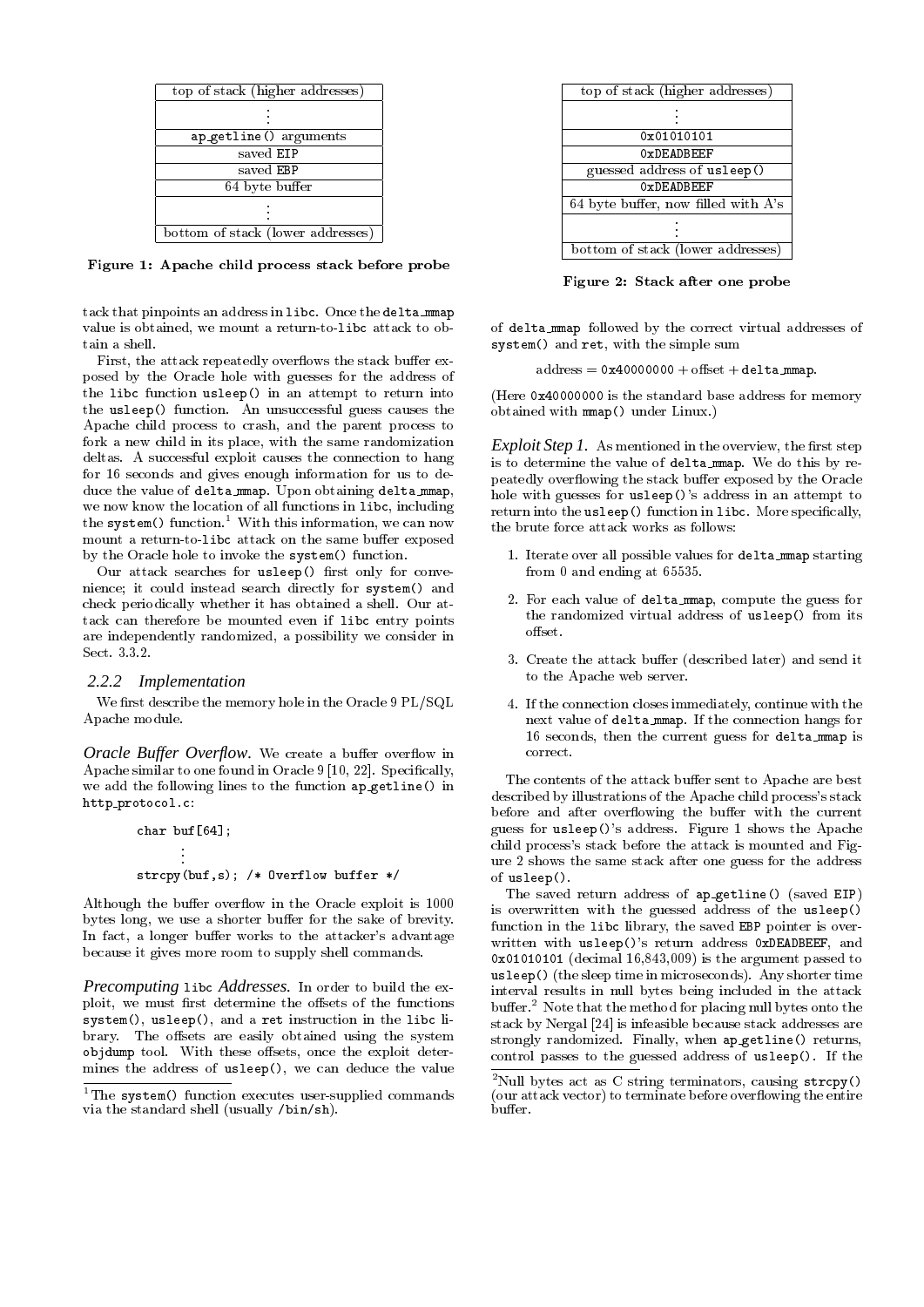| top of stack (higher addresses)   |  |  |  |
|-----------------------------------|--|--|--|
|                                   |  |  |  |
| ap_getline() arguments            |  |  |  |
| saved EIP                         |  |  |  |
| saved EBP                         |  |  |  |
| 64 byte buffer                    |  |  |  |
|                                   |  |  |  |
| bottom of stack (lower addresses) |  |  |  |

Figure 3: Apache child process stack before overflow

value of delta mmap (and hence the address of usleep()) is guessed correctly, Apache will hang for approximately 16 seconds and then terminate the connection. If the address of usleep() is guessed incorrectly, the connection terminates immediately. This difference in behavior tells us when we have guessed the correct value of delta\_mmap.

*Exploit Step 2.* Once delta mmap has been determined, we can compute the addresses of all other functions in libc with certainty. The second step of the attack uses the same Oracle buffer overflow hole to conduct a return-to-libc attack. The composition of the attack buffer sent to the Apache web server is the critical component of step 2. Again, the contents of the attack buffer are best described by illustrations of the Apache child process's stack before and after the step 2 attack. Figure 3 shows the Apache child process's stack before the attack and Figure 4 shows the stack immediately after the strcpy() call in ap\_getline() (the attack buffer has already been injected).

The first 64 bytes of the attack buffer is filled with the shell command that we want system() to execute on a successful exploit. The shell command is followed by a series of pointers to ret instructions that serves as a "stack pop" sequence. Recall that the ret instruction pops 4 bytes from the stack into the EIP register, and program execution continues from the address now in EIP. Thus, the effect of this sequence of rets is to pop a desired number of 32-bit words off the stack. Just above the pointers to ret instructions, the attack buffer contains the address of system(). The stack pop sequence "eats up" the stack until it reaches a pointer pointing into the original 64 byte buffer, which serves as the argument to the system() function. We find such a pointer in the stack frame of ap getline()'s calling function.

After executing  $\text{stropy}()$  on the exploited buffer, Apache returns into the sequence of ret instructions until it reaches system(). Apache then executes the system() function with the supplied commands. In our attack, the shell command is "wget  $http://www.example.com/dropshell$ ; chmod +x dropshell ; ./dropshell ;" where dropshell is a program that listens on a specied port and provides a remote shell with the user id of the Apache process. Note that any shell command can be executed.

#### *2.2.3 Experiments*

The brute force exploit was executed on a 2.4 GHz Pentium 4 machine against a PaX ASLR (for Linux kernel version 2.6.1) protected Apache server (version 1.3.29) running on a Athlon 1.8 GHz machine. The two machines were connected over a 100 Mbps network.

Each probe sent by our exploit program results in a to-

| top of stack (higher addresses)          |  |  |  |
|------------------------------------------|--|--|--|
|                                          |  |  |  |
|                                          |  |  |  |
| pointer into 64 byte buffer              |  |  |  |
| OxDEADBEEF                               |  |  |  |
| address of system()                      |  |  |  |
| address of ret instruction               |  |  |  |
|                                          |  |  |  |
|                                          |  |  |  |
| address of ret instruction               |  |  |  |
| OxDEADBEEF                               |  |  |  |
| 64 byte buffer (contains shell commands) |  |  |  |
|                                          |  |  |  |
|                                          |  |  |  |
| bottom of stack (lower addresses)        |  |  |  |

Figure 4: Stack after buffer overflow

tal of approximately 200 bytes of network traffic, including Ethernet, IP, and TCP headers. Therefore, our brute force attack only sends a total of 12.8 MB of network data at worst, and 6.4 MB of network data on expectation.

After running 10 trials, we obtained the following timing measurements (in seconds) for our attack against the PaX ASLR protected Apache server:

| Average | lax |  |
|---------|-----|--|
| . וי    | 810 |  |

The speed of our attack is limited by the number of child processes Apache allows to run concurrently. We used the default setting of 150 in our experiment.

#### **2.3 Information Leakage Attacks**

In the presence of information leakage, attacks can be crafted that require fewer probes and are therefore more effective than our brute force attack in defeating randomized layouts. For instance, Durden [15] shows how to obtain the delta\_mmap variable from the stack by retrieving the return address of the main() function using a format string vulnerability. Durden also shows how to convert a special class of buffer overflow vulnerabilities into a format string vulnerability.

Not all overflows, however, can be exploited to create a format string bug. Furthermore, for a remote exploit, the leaked information has to be conveyed back to the attacker over the network, which may be difficult when attacking a network daemon. Note that the brute force attack described in the previous section works against any buffer overflows and does not make any assumptions about the network server.

# **3. IMPROVEMENTS TO ADDRESS-SPACE RANDOMIZATION ARCHITECTURE**

Our attack on address-space randomization relied on several characteristics of the implementation of PaX ASLR. In particular, our attack exploited the low entropy (16 bits) of PaX ASLR on 32-bit x86 processors, and the feature that address-space layouts are randomized only at program loading and do not change during the process lifetime. This section explores the consequences of changing either of these assumptions by moving to a 64-bit architecture or making the randomization more frequent or more fine-grained.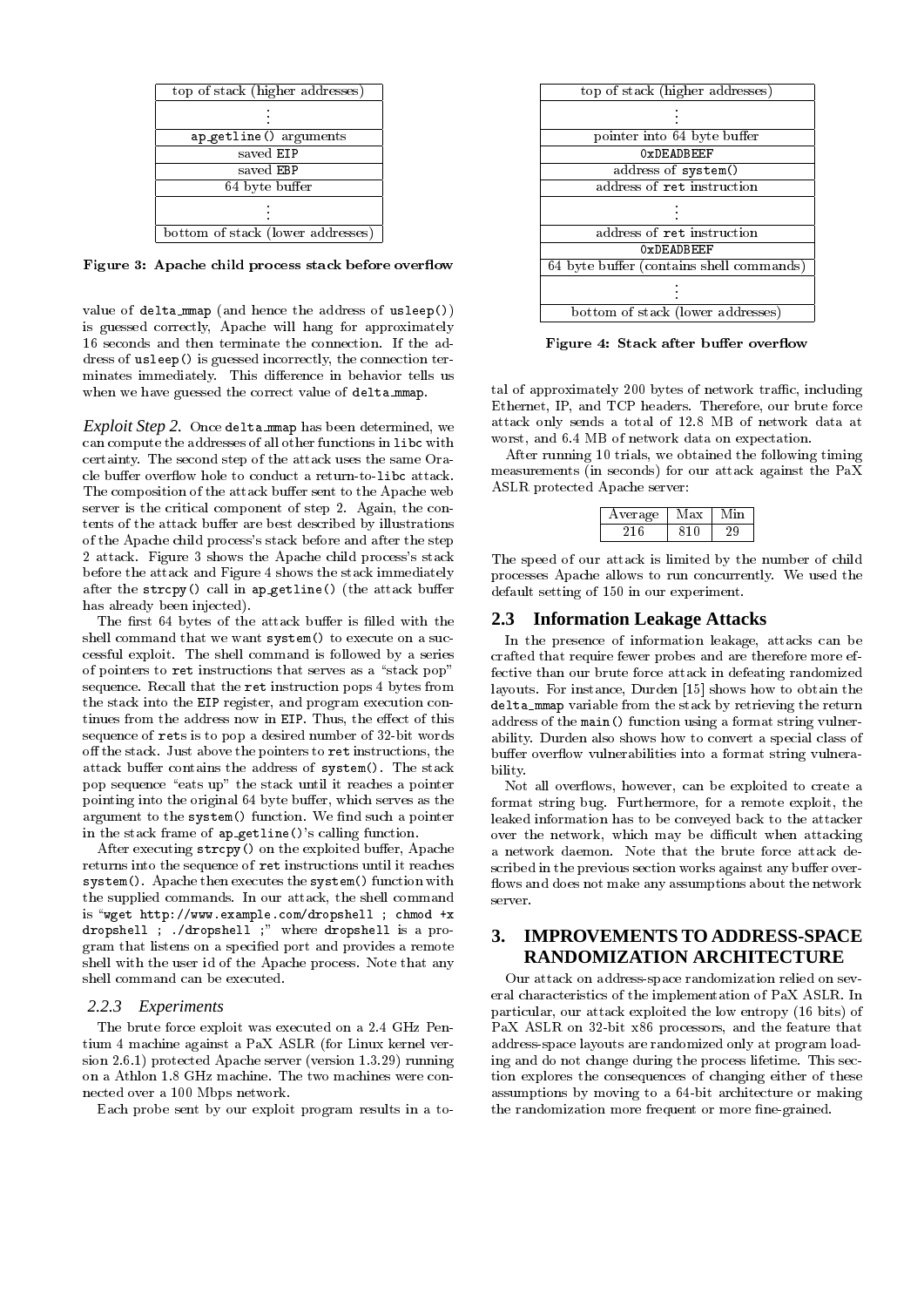## **3.1 64-Bit Architectures**

In case of Linux on 32-bit x86 machines, 16 of the 32 address bits are available for randomization. As our results show, 16 bits of address randomization can be defeated by a brute force attack in a matter of minutes. Any 64-bit machine, on the other hand, is unlikely to have fewer than 40 address bits available for randomization given that memory pages are usually between 4 kB and 4 MB in size. Online brute force attacks that need to guess at least 40 bits of randomness can be ruled out as a threat, since an attack of this magnitude is unlikely to go unnoticed. Although 64-bit machines are now beginning to be more widely deployed, 32 bit machines are likely to remain the most widely deployed machines in the short and medium term. Furthermore, applications that run in 32-bit compatibility mode on a 64-bit machine are no less vulnerable than when running on a 32 bit machine.

Some proposed 64-bit systems implement a global virtual address space, that is, all applications share a single 64 bit address space  $[12]$ . Analyzing the effectiveness of address randomization in these operating systems is beyond the scope of this paper.

## **3.2 Randomization Frequency**

PaX ASLR randomizes a process's memory segments only at process creation. If we randomize the address space layout of a process more frequently, we might naively expect a signicant increase in security. However, we will demonstrate that after the initial address space randomization, periodic re-randomizing adds no more than 1 bit of security against brute force attacks regardless of the frequency, providing little extra security. This also shows that brute force attacks are feasible even against non-forking network daemons that crash on every probe. On the other hand, frequent re-randomizations can mitigate the damage when the layout of a fixed randomized address space is leaked through other channels.

We analyze the security implications of increasing the frequency of address-space randomization by considering two brute force attack scenarios:

- 1. The address-space randomization is fixed during the duration of an attack. For example, this scenario applies to our brute force attack against the current implementation of PaX ASLR or in any situation where the randomized address space is fixed at compile-time.
- 2. The address-space randomization changes with each probe. It is pointless to re-randomize the address space more than once between any two probes. Therefore, this scenario represents the best re-randomization frequency for a ASLR program. This scenario applies, for example, to brute force attacks attacks against nonforking servers protected by PaX ASLR that crash on every probe; these servers are restarted each time with a different randomized address-space layout.

The brute force attacks in the two scenarios are different. In scenario 1, a brute force attack can linear search the address space through its probes before launching the exploit (exactly our attack in Sect. 2). In scenario 2, a brute force attack guesses the layout of the address space randomly, tailors the exploit to the guessed layout, and launches the exploit.

We now analyze the expected number of probe attempts for a brute force attack to succeed against a network server in both scenarios. In each case, let  $n$  be the number of bits of randomness that must be guessed to successfully mount the attack, implying that there are  $2<sup>n</sup>$  possibilities. Furthermore, only 1 out of these  $2<sup>n</sup>$  possibilities is correct. The brute force attack succeeds once it has determined the correct state.

*Scenario 1*. In this scenario, the server has a fixed addressspace randomization throughout the attack. Since the randomization is fixed, we can compute the expected number of probes required by a brute force attack by viewing the problem as a standard sampling without replacement problem. The probability that the brute force attack succeeds only after taking exactly t probes is

$$
\underbrace{\frac{2^n-1}{2^n}\cdot\frac{2^n-2}{2^n-1}\dots\frac{2^n-t-1}{2^n-t}}_{\text{Pr}\{\text{first }t-1 \text{ probes fail}\}}\cdot\underbrace{1}{2^n-t-1}=\frac{1}{2^n},
$$

where  $n$  is the number of bits of randomness in the address space. Therefore, the expected number of probes required for scenario 1 is

$$
\sum_{t=1}^{2^n} t \cdot \frac{1}{2^n} = \frac{1}{2^n} \cdot \sum_{t=1}^{2^n} t = (2^n + 1)/2 \approx 2^{n-1}.
$$

*Scenario 2.* In this scenario, the server's address space is re-randomized with every probe. Therefore, the expected number of probes required by a brute force attack can be computed by viewing the problem as a sampling with replacement problem. The probability that the brute force attack succeeds only after taking exactly  $t$  probes is given by the geometric random variable with  $p = 1/2^n$ . The expected number of probes required is  $1/p = 2^n$ .

*Conclusions.* We can easily see that a brute force attack in scenario 2 requires approximately  $2^n/2^{n-1} = 2$  times as many probes compared to scenario 1. Since scenario 2 represents the best possible frequency that an ASLR program can do, we conclude that increasing the frequency of addressspace re-randomization is at best equivalent to increasing the entropy of the address space by only 1 bit.

The difference between a forking server and a non-forking server for the purposes of our brute force attack is that for the forking server, the address-space randomization is the same for all the probes, whereas the non-forking server crashes and has a different address-space randomization on every probe. This difference is exactly that between scenarios 1 and 2. Therefore, the brute force attack is also feasible against non-forking servers if the address-space entropy is low. For example, in the case of Apache protected by PaX ASLR, we expect to perform  $2^{15} = 32,768$  probes before fixing the value of delta mmap, whereas if Apache was a single process event driven server that crashes on each probe, the expected number of probes required doubles to a mere  $2^{16} = 65,536.$ 

#### **3.3 Randomization Granularity**

PaX ASLR only randomizes the offset location of an entire shared library. The following sections discuss the feasibility of randomizing addresses at an even finer granular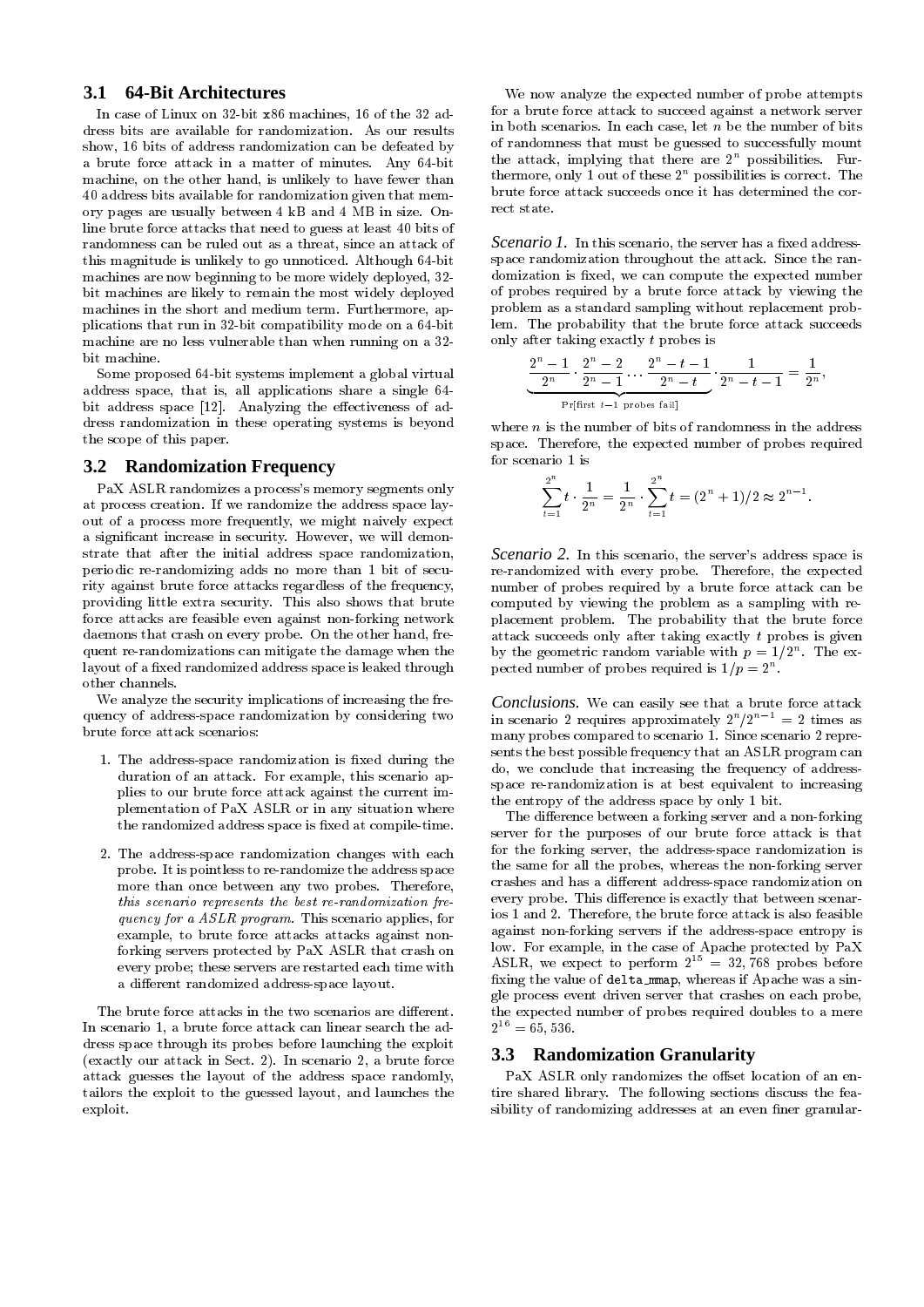ity. For example, in addition to randomizing segment base addresses, we could also randomize function and variable addresses within memory segments. Finer grained address randomization can potentially stymie brute force attacks by increasing the randomness in the address space. For example, if the delta mmap variable in PaX ASLR contained 28 bits of randomness instead of 16 bits, then our brute force attack would become infeasible. We divide our analysis by considering address randomization at both runtime and compile-time.

#### *3.3.1 Randomizing At Compile-Time*

Beyond simple randomization of segments' base addresses, the compiler and linker can be easily modified to randomize variable and function addresses within their segments, or to introduce random padding into stack frames. Increasing the granularity of address-space randomization at compile and link time is easier than at the start of program execution because source code contains more relocation information than precompiled and prelinked program binaries.

Compile-time randomization was used by Bhatkar *et al.* [7] to implement address randomization with a modified compiler and linker. Unfortunately, their published implementation does not randomize more than the base addresses of library and executable segments and therefore gives no greater security than PaX ASLR against our derandomization attack.

On the other hand, compile-time randomization is not limited by the page granularity of the virtual memory system. By placing entry points in a random order within a library, a compiler can provide  $10-12$  additional bits of entropy (depending on architecture). Since shared libraries are by their nature shared, however, the location of entry points within these libraries can be discovered by any user on the system, or revealed by any compromised server running on the same machine. Recompiling the standard libraries in a Unix distribution is a lengthy and computation-intensive process, and is unlikely to be undertaken frequently. However, some form of dynamic binary re-writing may be possible.

#### *3.3.2 Randomizing at Runtime*

Next we consider implementing finer granularity randomization such as function reordering within a shared library or executable at runtime.

*Randomizing More than 16 Bits.* Since at most 16 bits of the available 32 bits are randomized by PaX ASLR and other ASLR systems on 32 bit architectures, we examine the possibility of increasing the number of randomized bits at runtime. On typical systems, 12 of the 32 address bits are page offset bits, which cannot be randomized at runtime without significant modification to the underlying virtual memory system or memory management hardware. From the remaining 20 bits, the PaX system randomizes only 16 bits. The top 4 bits are not randomized so as to prevent fragmentation of virtual address space. Since signicant modications to the virtual memory system are best avoided, we see that at most 20 bits can be randomized. Given our results for derandomizing 16 random bits, guessing 20 bits would take roughly only  $2^4 = 16$  times longer, which is still within the range of a practical attack.

Reordering Functions. At first glance, randomizing the order in which individual functions appear within a library or executable appears effective in preventing an attacker from extending knowledge of the actual address of one function in a library into knowledge of every function address in that library. Nevertheless, this technique does not make it any more difficult to guess a single function's address. Because our attack can be modified so that it only needs to find one function's address-that of the system() functionthis technique is ineffective against such brute force attacks. On the other hand, this technique is effective against returnto-libc attacks that use multiple libc function calls, so it is worth exploring the technical issues in implementing it.

The process of compiling and linking fixes many relationships between runtime addresses. For example, in a standard shared library, the difference in the addresses of any two given functions remains constant between library loads. As a result, internal function calls within a shared library may use direct relative jumps. Such relative jumps prevent reordering of function addresses as part of dynamic linking at runtime. By modifying the compiler and linker, we can eliminate relative jumps at compile-time and defer resolution of offsets until runtime dynamic linking, which allows us to order functions arbitrarily or even load functions from one library into arbitrary, non-contiguous portions of virtual memory. The same applies to executables. Because indirect jumps through pointers are more expensive than direct relative jumps, these changes will exact a small runtime performance penalty.

A naive implementation of function address randomization runs into an additional problem: a page can only be shared among processes if it has the same content in each. Because functions are not generally page-aligned or an exact multiple of a page in length, shuffling them causes library pages to differ from one process to another. Thus, naively shuffling functions eliminates sharing, an important advantage of shared libraries, with accompanying cost in time and space. Fixing the problem is not difficult, requiring only clustering functions into page-size (or page-multiple) groups, then shuffling the groups instead of individual functions. The result yields less diversity, because fewer (and larger) units are shuffled, but should perform much better.

Finally, regardless of how well functions are randomized, code that needs to call these functions must be able to locate them quickly. In modern ELF-based Unix-like systems, shared library functions are found by consulting the Global Offset Table (GOT), an array of pointers initialized by the runtime dynamic linker. Each dynamic object normally maintains its own GOT and refers to it via relative offsets fixed at link time. Shuffling functions changes relative offsets, rendering this simple approach untenable. Thus, we need some new way to find shared library functions, either one based on the GOT or an entirely new technique.

Any acceptable replacement or fix for the GOT must satisfy several constraints. Lookups must be fast, because function calls are common and with shuffling almost every function call requires a lookup (without shuffling, only interlibrary calls require lookups). Lookups must require little code because they must be inlined (otherwise we need a way to find the code to do a lookup, which is a recursive instance of our problem). The GOT replacement must not break sharing of code pages, because of the associated memory cost and cache penalties. Finally, the GOT replacement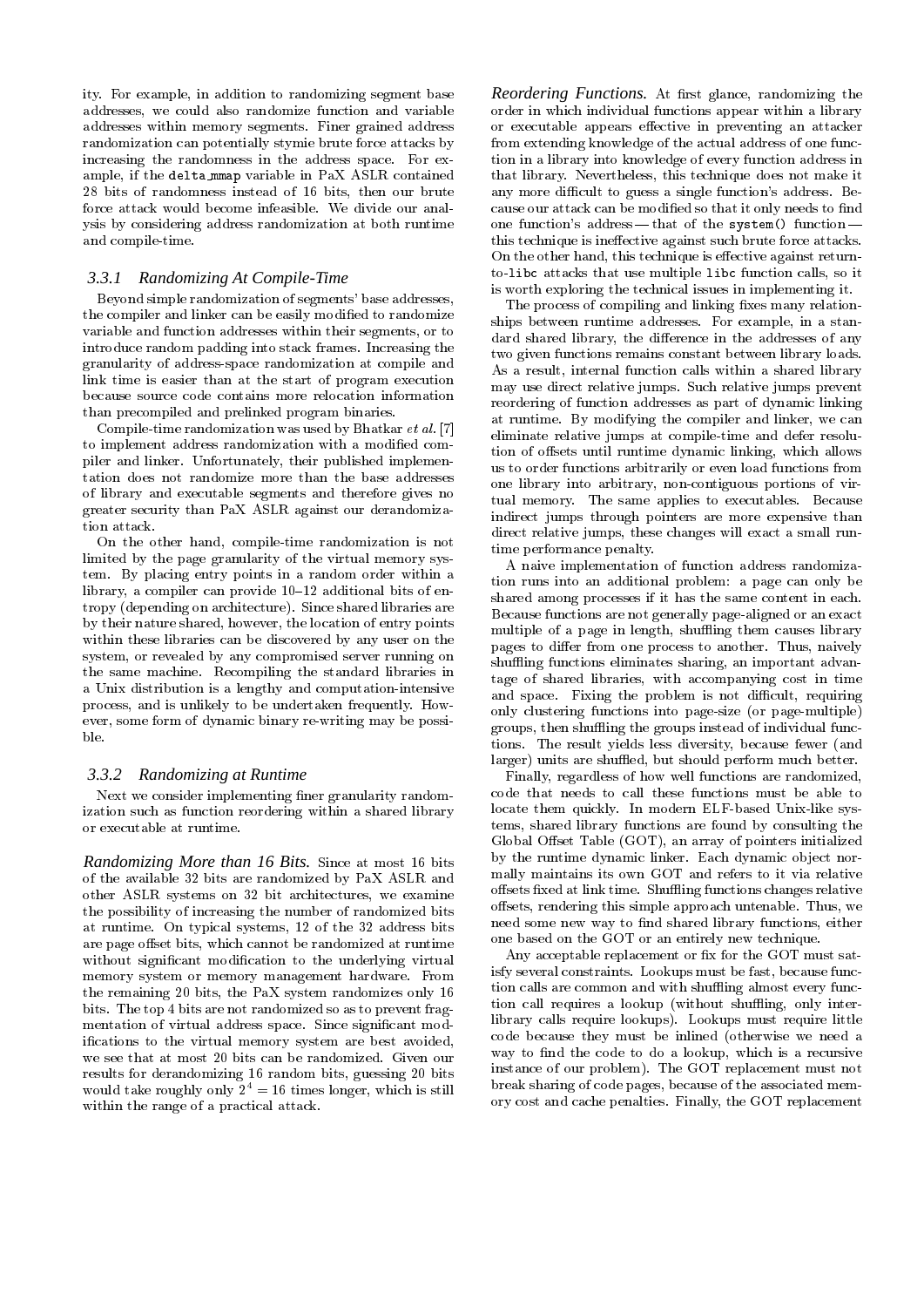must not place data or code in fixed or easily calculated memory locations or replicate data so many times that it becomes easy to locate.

We have not found any solution that satisfies all of these constraints. If we discard the concept of a GOT entirely and use the dynamic loader to fix up addresses in objects at load time, we also prevent sharing code pages. If we make multiple copies of the GOT in virtual memory, positioning one at a fixed relative offset to each code page, the numerous copies substantially increase an attacker's chance of locating a copy via random probing. If we reserve a register for locating the current library's GOT, we are likely to cause problems due to register scarcity on the x86, although we could use the frame pointer register (EBP) at the cost of making code difficult to debug. (Moreover, each library must manage its own GOT, so the value in the register must change and be restored in inter-library calls.) All other solutions we have considered are similarly problematic. Designing a linking architecture that facilitates function shuffling in shared code pages efficiently and securely is an open problem and a direction for future research.

We have seen that, by randomizing segment offsets, PaX ASLR provides approximately 16 bits of entropy against brute force attack, in either forking or non-forking servers. Designing a runtime randomization system that randomizes with page granularity but maintains fidelity to the traditional Unix dynamic-linking system is nontrivial. Also, rerandomization of a running C program is not feasible; and if it were feasible, such a technique would also not deliver additional entropy. Thus, on 32-bit systems, runtime randomization cannot provide more than 16-20 bits of entropy.

### **3.4 Monitoring and Catching Errors**

The PaX developers suggest that ASLR be combined with "a crash detection and reaction mechanism" [27], which we call a watcher. An attacker who attempts to discover addresses within ASLR-protected executables will, in the process, trigger segmentation violations through his inevitably incorrect guesses. The watcher can detect these segmentation violations and take action to impede the attacker; for example, shut down the program under attack.

We do not believe that the crash watcher is a viable defense mechanism because of the limited actions the crash watcher can undertake when it discovers that a PaX-protected forking daemon is experiencing segmentation faults. Either the watcher alerts an administrator or it acts on its own. If it acts on its own, it can either shut down the daemon entirely or attempt to prevent the attacker from exploiting it.

If the watcher alerts an administrator, then it is difficult to see how the administrator can react in time. Our demonstrated attack can be completed in 216 seconds on the average, less time than would be necessary to diagnose the network traffic, read BugTraq, assess the severity of the situation, and take corrective measures. The administrator could also shut down the daemon before attempting a diagnosis, but in this case he would be acting no more intelligently than the watcher might.

If, indeed, the watcher shuts down the daemon altogether pending an administrator's attention, then it in effect acts as a force multiplier for denial of service. If Amazon.com's Apache servers are PaX-protected and watched, and a vulnerability is discovered in Apache that allows a segmentation

violation to be induced, then Amazon can be taken offline persistently, with a minimum of attacker effort. Being taken offline persistently can be costly; reports in 2000 show that Amazon loses about \$180,000 per hour of downtime [25].

While it may be true that Amazon would do better with disabled servers than compromised servers — that, in the end, is an economic question- it is, nevertheless, also true that it is difficult to distinguish exploitable vulnerabilities from mere (segfault-inducing) denial of service. Neither an automated watcher program nor a system administrator working under time pressure can be expected to make the correct determination.

It is worth illustrating how difficult these two cases are to distinguish, even for expert programmers. The Apache chunked-encoding vulnerability [9] was for several days believed, by the Apache developers themselves, not to be exploitable on 32-bit platforms: "Due to the nature of the over
ow on 32-bit Unix platforms this will cause a segmentation violation and the child will terminate" [4]. After the release of a working exploit for 32-bit BSD platforms, the Apache developers revised their analysis: "Though we previously reported that 32-bit platforms were not remotely exploitable, it has since been proven by Gobbles that certain conditions allowing exploitation do exist" [5].

Furthermore, unless the segfault watcher shuts down the daemon permanently after a single segmentation violation, an attacker can still slip under the radar. For example, if the watcher acts after observing ten crashes in a one-minute period, the attacker can seek addresses by brute force at the rate of nine attempts per minute. The same holds if the watcher keeps a daemon shut down for several seconds after a crash. Such a watcher is, furthermore, as much a force multiplier for denial of service as one that shuts down the watched daemon after a single crash.

Finally, a watcher could attempt to prevent an attacker from exploiting a vulnerability while allowing the daemon to continue running. It might, for example, attempt to determine the network source of the offending requests and selectively firewall the source away from the daemon. But this assumes that the attacker can be effectively localized. With zombie networks numbering hundreds of thousands of compromised hosts available for use as launchpads [17, 23], attackers can design and deploy worms that attack vulnerable daemons in a coordinated fashion: no source machine needs to connect to the attacked machine more than once, so a firewalling watcher is of no value. Properly-engineered automated threats, therefore, are capable of bypassing even firewalling watchers unimpeded.

Sites that run large numbers of servers often load-balance incoming requests. In such situations clients are not always guaranteed persistent sessions with a single server, but instead get a different server assigned to each request. (Load balancing slows down our attack only by a factor of 2.) A watcher running locally on one of these servers would be unable to detect an attack, since subsequent segfault-inducing requests are likely to be routed to different servers. In order to detect such an attack, a networked watcher is required that can correlate segfault-inducing requests. Such a networked watcher would be difficult to implement and would not be much better at making watcher decisions than a host based watcher, due to the inherent difficulty of implementing a realistic watcher strategy.

In summary, the discussion above suggests that any rea-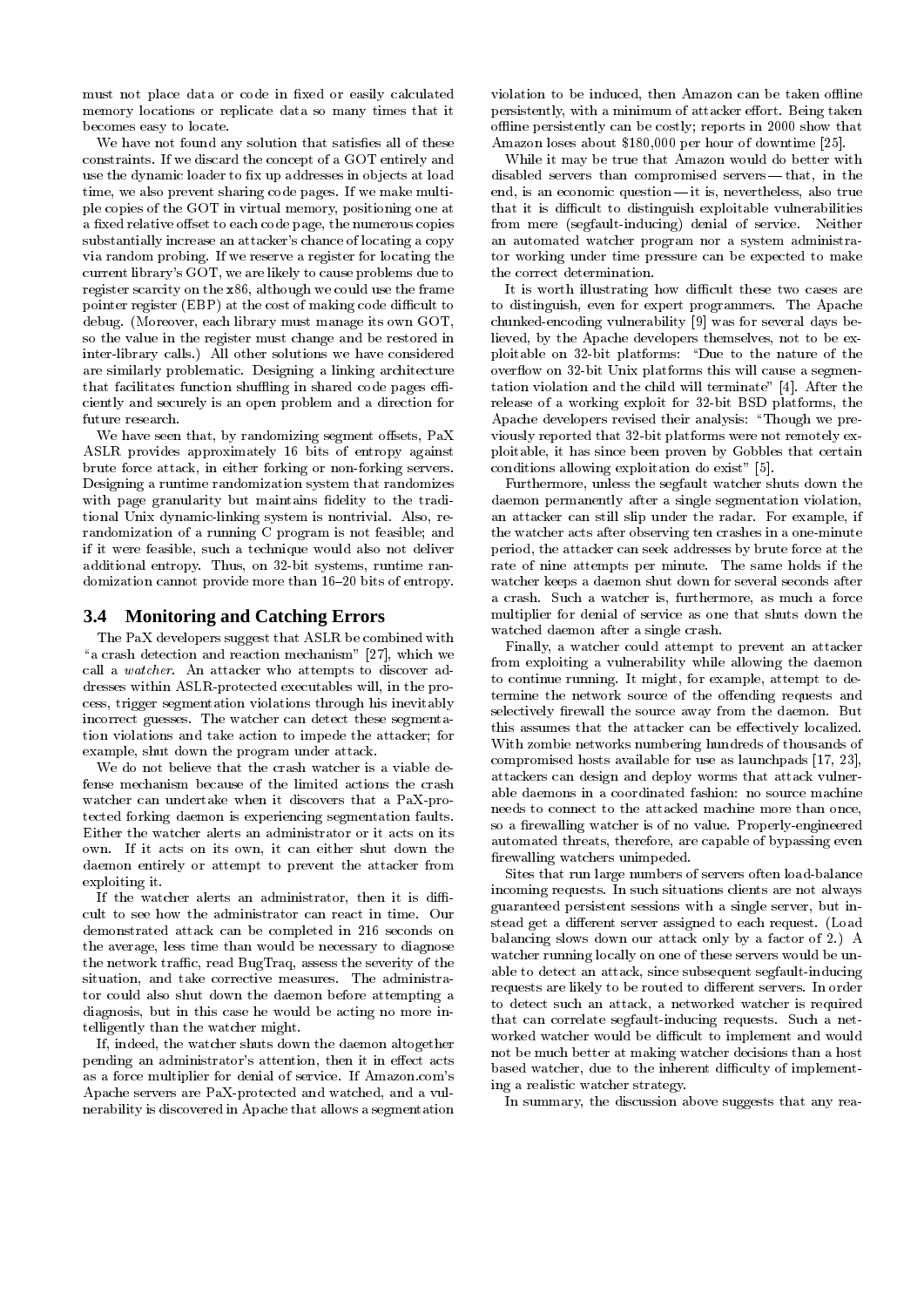sonable implementation of the crash watcher suggested by the PaX documentation cannot prevent an attack such as we describe above from succeeding, except at the cost of facilitating and exacerbating denial-of-service vulnerabilities in the watched daemon.

## **3.5 Anti-Buffer Overflow Techniques**

Overflow mitigation systems that protect the stack, such as StackGuard [14], ProPolice [16], and PointGuard [13], make it more difficult for an attacker to use a stack-based over
ow to write arbitrary data onto the stack. (PointGuard also encrypts pointers.) Some vulnerabilities, including the one we exploited in Sect. 2.2, can no longer be exploited in the presence of overflow mitigation. However, overflow mitigation by itself, without address-space randomization, also defeats many of these attacks. Thus, the security provided by overflow mitigation is largely orthogonal to address-space randomization.

## **4. CONCLUSIONS**

We showed that any buffer-overflow attack can be made to work against Apache running under PaX Address Space Layout Randomization and Write or Execute Only pages. Experimentally, our attack took, on the average, 216 seconds to obtain a remote shell.

Our exploit employed a novel return-to-libc technique in which it is not necessary for the attacker to guess addresses on the stack. Brute force was needed only to find a single 16-bit delta. Although our implemented exploit was specic to PaX ASLR and Apache, the attack is generic and applies to other address-space randomization systems such as that in OpenBSD. The attack also applies to any software program that accepts connections from the network. This attack is an instance of a derandomization attack, which converts any standard buffer-overflow exploit into an exploit that works against systems protected by address-space randomization. The resulting exploit is as effective as the original, but slower; the slowdown is not sufficient to frustrate worms or targeted attacks.

Our results suggest that, for current 32-bit architectures,  $(1)$  address-space randomization is ineffective against the possibility of generic exploit code for a single flaw; and  $(2)$ brute force attacks can be efficient, and hence effective.

In addition, we have analyzed the effectiveness of more powerful randomization techniques such as increasing the frequency and granularity of randomization. Subsequent re-randomizations (regardless of frequency) after the initial address-space randomization increases resistance to brute force attack by at most a factor of 2. We also argue that one cannot effectively prevent our attack without introducing a serious denial-of-service vulnerability.

Compile-time address-space randomization is more effective than runtime randomization because it can randomize addresses at a finer granularity, but the randomization it produces is more vulnerable to information leakage. To protect against information leakage, sensitive daemons should be placed within a chroot environment along with their libraries, so that user accounts and other daemons running on the same machine cannot be subverted into revealing the compile-time randomization used in the sensitive daemons. Buffer overflow mitigation techniques can protect against our attack, even in the absence of address-space randomization. Thus, the use of overflow mitigation is largely orthogonal to address-space randomization.

While compile-time and runtime randomization can be combined to yield better security, the most promising solution appears to be upgrading to a 64-bit architecture. Our attack is ineffective on 64-bit architectures. On 32-bit architectures, it is difficult to design randomized systems that resist brute force attacks. Applications that run in 32-bit compatibility mode on a 64-bit machine are no less vulnerable than when running on a 32-bit machine.

## **5. ACKNOWLEDGMENTS**

The authors thank Constantine Sapuntzakis for his detailed comments on the manuscript.

#### **6. REFERENCES**

- [1] Aleph One. Smashing the stack for fun and profit. Phrack Magazine, 49(14), Nov. 1996. http://www.phrack.org/phrack/49/P49-14.
- [2] Anonymous. Once upon a free(). Phrack Magazine, 57(9), Aug. 2001.
	- http://www.phrack.org/phrack/57/p57-0x09.
- [3] Apache Software Foundation. The Apache HTTP Server project. http://httpd.apache.org.
- [4] Apache Software Foundation. ASF bulletin 20020617. June 2002. http://httpd.apache.org/info/ security\_bulletin\_20020617.txt.
- [5] Apache Software Foundation. ASF bulletin 20020620, June 2002. http://httpd.apache.org/info/ security\_bulletin\_20020620.txt.
- [6] E. G. Barrantes, D. H. Ackley, T. S. Palmer, D. Stefanovic, and D. D. Zovi. Randomized instruction set emulation to disrupt binary code injection attacks. In Proc. 10th ACM Conf. Comp. and Comm.  $Sec. - CCS 2003$ , pages 281-9. ACM Press, Oct. 2003.
- [7] S. Bhatkar, D. DuVarney, and R. Sekar. Address obfuscation: An efficient approach to combat a broad range of memory error exploits. In V. Paxson, editor, Proc. 12th USENIX Sec. Symp., pages  $105-20$ . USENIX, Aug. 2003.
- [8] Bulba and Kil3r. Bypassing StackGuard and StackShield. Phrack Magazine, 56(5), May 2000. http://www.phrack.org/phrack/56/p56-0x05.
- [9] CERT, June 2002. http://www.cert.org/advisories/CA-2002-17.html.
- [10] CERT. CERT advisory CA-2002-08: Multiple vulnerabilities in Oracle servers, Mar. 2002. http://www.cert.org/advisories/CA-2002-08.html.
- [11] CERT. CERT advisory CA-2003-04: MS-SQL Server worm, Jan. 2003.
- http://www.cert.org/advisories/CA-2003-04.html. [12] J. S. Chase, H. M. Levy, M. Baker-Harvey, and E. D.
- Lazowska. How to use a 64-bit address space. Technical Report 92-03-02, University of Washington, Department of Computer Science and Engineering, March 1992.
- [13] C. Cowan, S. Beattie, J. Johansen, and P. Wagle. PointGuard: Protecting pointers from buffer overflow vulnerabilities. In V. Paxson, editor, Proc. 12th  $USENIX$  Sec. Symp., pages 91-104. USENIX, Aug. 2003.
- [14] C. Cowan, C. Pu, D. Maier, H. Hinton, P. Bakke, S. Beattie, A. Grier, P. Wagle, and Q. Zhang.